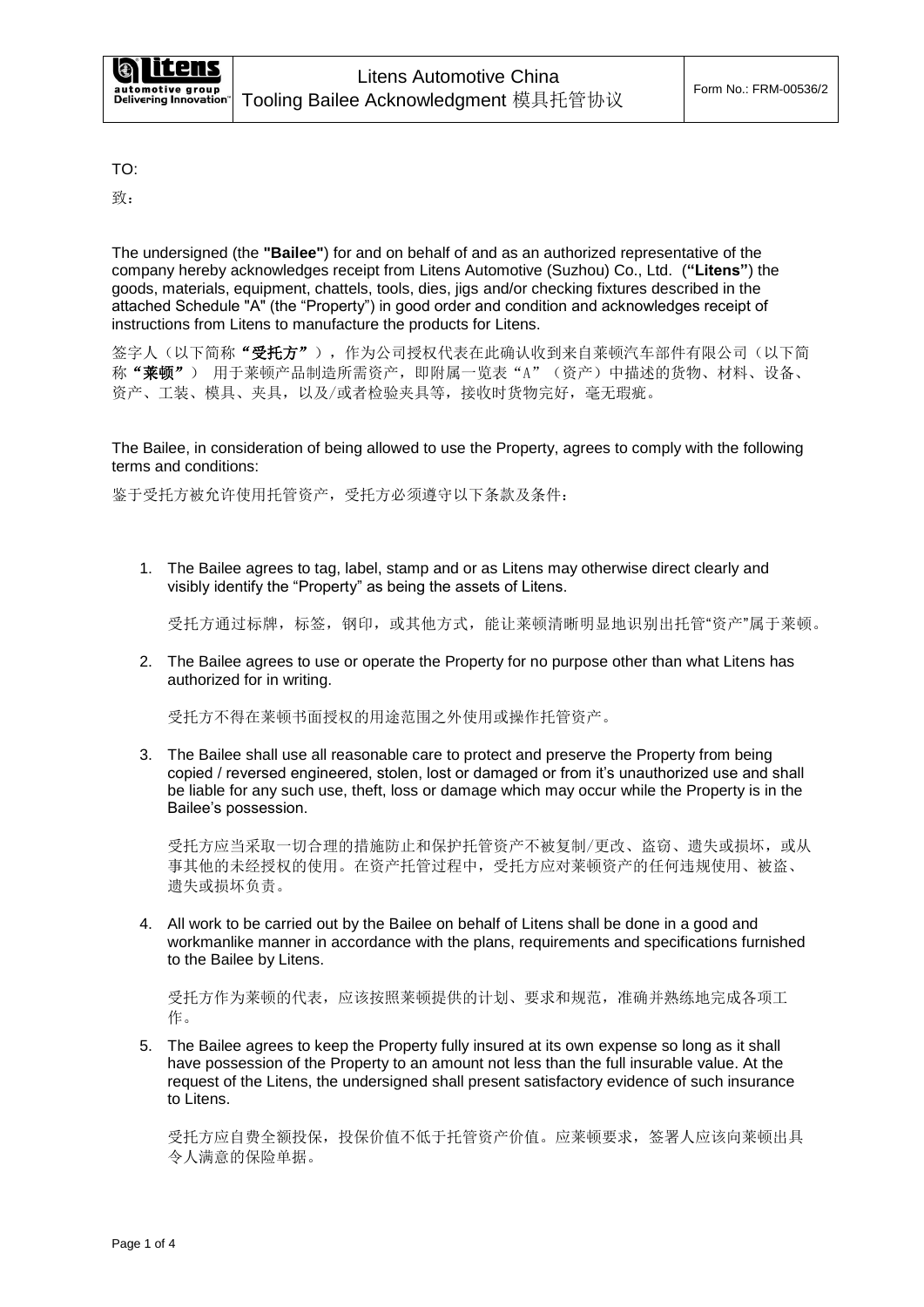:ens

automotive group<br>Delivering Innovation

6. The Bailee agrees to release Litens from all claims for damages or compensations otherwise in any manner whatsoever arising out of or connected with the Bailee's bailment of the Property and to indemnify and save it harmless of and from all losses, costs and damages (including legal expenses) arising out of or connected with the said bailment whether such loss, costs or damages result from the negligence of the Bailee or otherwise. The indemnity shall continue to be in full force and effect notwithstanding the return of the Property to Litens.

受托方同意因受托方托管引起的或与之相关的任何损坏、所涉及的赔偿与莱顿无关;受托方应 给予莱顿赔偿并保证其不需为受托方托管引起的或与之相关的任何丢失、费用或损坏负责;不 论这些丢失、费用或损坏是由受托方疏忽失职还是其他原因引起。即使托管资产归还莱顿,受 托方的赔偿义务仍然完全有效。

7. The Bailee shall not in any way alter the Property or perform any repairs thereto (with the exception of emergency repairs) without the prior written consent of Litens.

未经莱顿事先书面同意,受托方不得以任何方式改动托管资产,或对其进行任何修理(紧急修 理除外)。

8. The Bailee shall not release custody of the Property to any third party without the prior written consent of Litens.

未经莱顿事先书面同意,受托方不得将该资产交与任何第三方保管。

9. The Bailee agrees to return the Property to Litens on demand and acknowledges that he/ she has no title in the Property and will not encumber it in any manner whatsoever.

受托方承认自己不具备托管资产的所有权,同意在莱顿需要的时候将其归还;并且不会以任何 方式进行阻扰。

10. The Bailee shall, immediately upon Litens' request, obtain from all of the Bailee's creditors which may claim or attempt to acquire rights in the Property, a full and complete discharge and release of any and all such rights in form and substance required by Litens.

莱顿公司有权要求受托方根据莱顿公司的要求,立即从可能主张或企图获得托管资产权利的债 权人处,以符合莱顿公司要求的形式,取得完整的放弃所有托管资产权利的承诺。

11. The Bailee agrees that Litens or its agents shall have the right, at any time and upon reasonable prior written notice, to enter upon the Bailee's premises where the Property is located, without payment of any additional compensation, and remove the Property if it has been fully paid for by Litens. The foregoing right of access shall continue for so long as is reasonably necessary to remove or complete the removal of Property. Without limiting the foregoing, Litens shall be entitled to immediately enter upon the Bailee's premises for the purpose of removing any Property related thereto from the Bailee in the event that the Bailee becomes insolvent, makes an assignment in favor of its creditors or a proposal in bankruptcy to its creditors, has a petition for a receiving order presented in respect of it, initiates proceedings for its winding-up, liquidation or dissolution or has a receiver appointed in respect of it or its property.

在莱顿已全额支付购买资产所需金额的情况下,莱顿或其代理人有权在书面通知后的任何时 候,进入该托管资产在受托方处所的存放处移走该资产,且无须支付任何额外费用。上述的准 入权利应当持续移走托管资产所需必要时间,或至其完全移走。除了上述规定,莱顿在以下情 况下有权利立即进入受托方处所移走任何相关托管资产:1.受托方资不抵债; 2.受托人为债权 人的利益作出转让行为 ; 3.受托人向其债权人作出破产建议; 4.受托人在破产方面请求被 接管; 5.受托人启动了停业清理、清算、解散的法律程序; 6.受托人被委派了接管人或财产 接管人。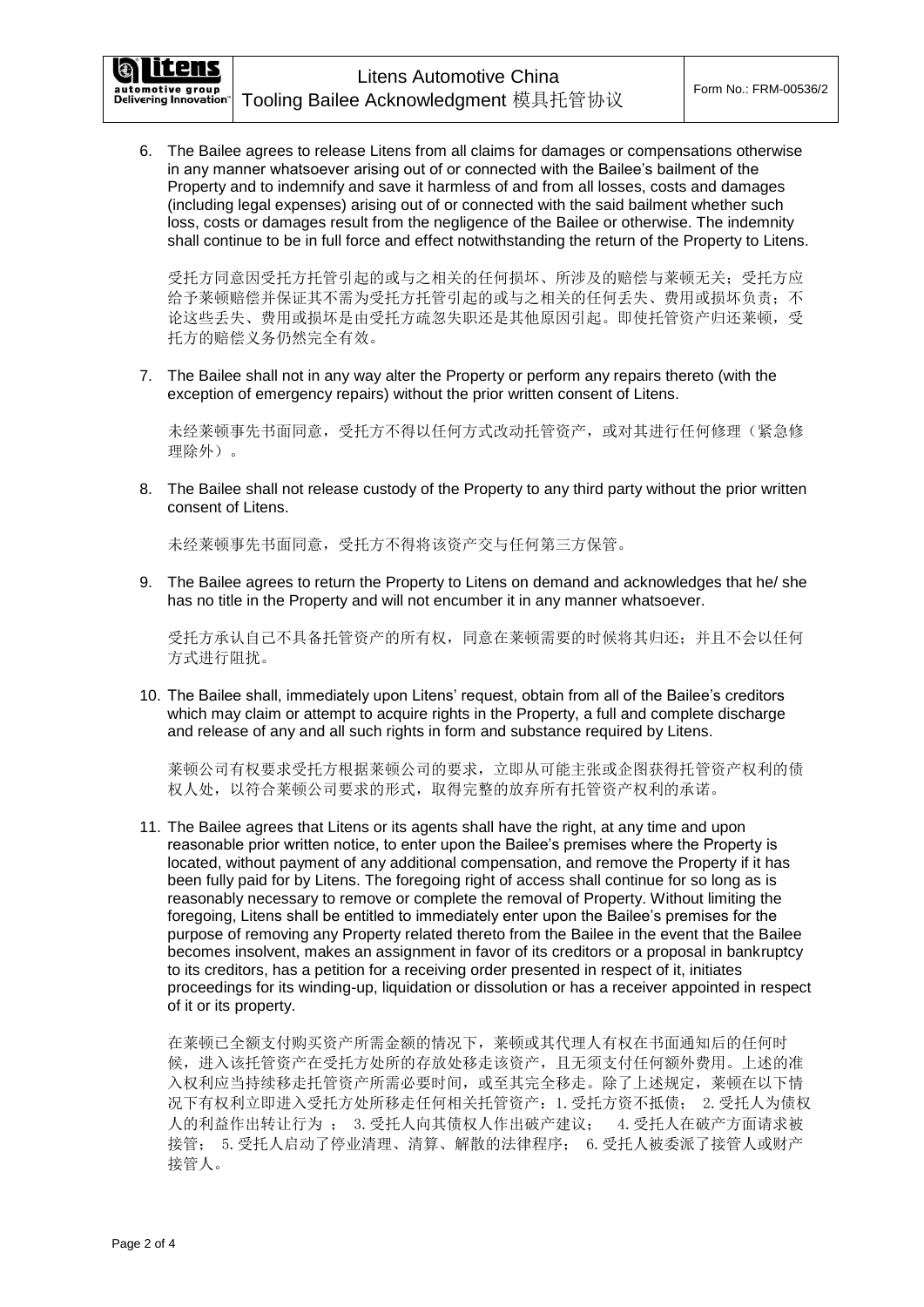12. The Bailee agrees to promptly do, execute, deliver or cause to be done, executed and delivered all further acts, documents and things as may be reasonably required for the purposes of giving effect to the terms of this Bailee Acknowledgement.

为保证此托管协议条款的生效,受托方对合理的要求,应立即采取行动,提交相应文件物品或 安排相关事宜。

The terms and conditions of this Bailee acknowledgement shall ensure the benefit of and be binding upon the parties hereto, their respective heirs, executors, administrators, legal representatives, successors and assigns, and shall remain in full force and effect until such time as the Property has been returned to Litens.

本托管协议中的条款和条件,应确保双方的利益,同时对协议双方,及双方的法定继承人、执行人,管 理人、法人代表、继承人和受让人等均具有约束力,在该资产返还莱顿之前具有完全的效力及作用。

| Dated at _______________, this __________ day of ______________, __________<br>日期:   |  |
|--------------------------------------------------------------------------------------|--|
|                                                                                      |  |
|                                                                                      |  |
|                                                                                      |  |
|                                                                                      |  |
|                                                                                      |  |
| I hereby confirm that I have the authority to bind the Company<br>我在此确认我有权代表公司签署本协议。 |  |
|                                                                                      |  |
|                                                                                      |  |
|                                                                                      |  |
|                                                                                      |  |
| Title 职位:                                                                            |  |